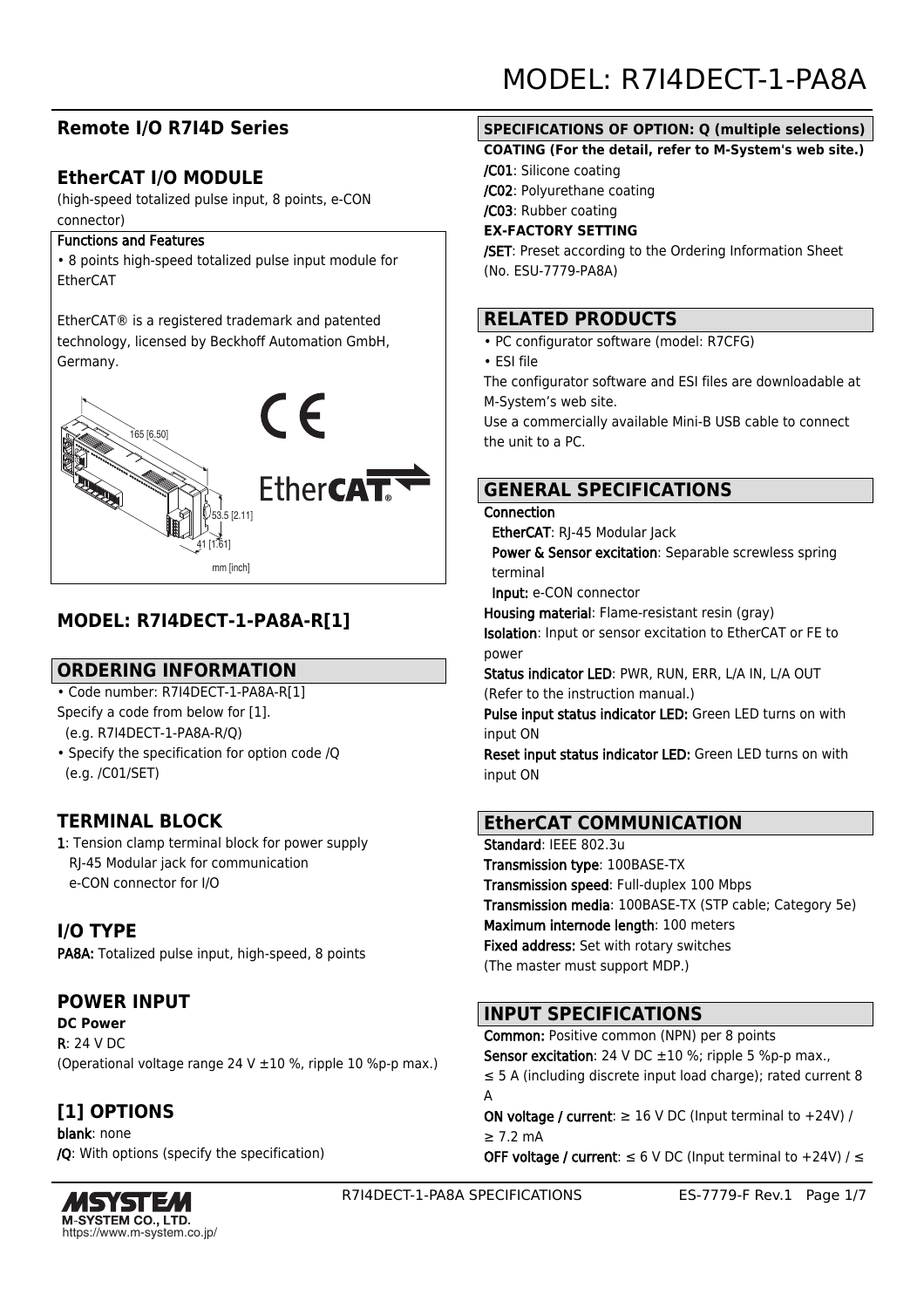#### 2.5 mA

Input current:  $\leq 11.2$  mA per point at 24 V DC Input resistance: Approx. 2 kΩ

Maximum input frequency: 10 kHz

Pulse input minimum pulse width:  $\geq 20$  usec. for both ON and OFF

Reset input minimum pulse width:  $\geq 1$  msec. for both ON and OFF

Accumulated pulse count: 0 - 4 294 967 295

Maximum accumulated pulse count: 1 - 4 294 967 295 Overflow reset value: 0 or 1

Count reset: Host PC/PLC or external reset

Preset pulse count: Can be set to a desired value from the host device or on PC configurator software.

### **INSTALLATION**

Current consumption: Approx. 50 mA (rated current 8 A) Operating temperature: -10 to +55°C (14 to 131°F) **Storage temperature:** -20 to  $+65^{\circ}$ C (-4 to  $+149^{\circ}$ F) Operating humidity: 30 to 90 %RH (non-condensing) Atmosphere: No corrosive gas or heavy dust Mounting: Surface or DIN rail (35 mm rail) Weight: 170 g (0.37 lb)

#### **PERFORMANCE**

Insulation resistance:  $\geq 100$  M $\Omega$  with 500 V DC Dielectric strength: 1500 V AC @ 1 minute (input or sensor excitation to EtherCAT or FE to power)

### **STANDARDS & APPROVALS**

EU conformity: EMC Directive EMI EN 61000-6-4 EMS EN 61000-6-2 RoHS Directive

### **PC CONFIGURATOR**

The following parameters can be set with using PC Configurator Software (model: R7CFG) Refer to the users manual for the R7CFG for detailed operation of the software program.

#### ■ **CHANNEL INDIVIDUAL SETTING**

| <b>PARAMETER</b>                   | <b>SETTING RANGE</b>                    | <b>DEFAULT</b> |  |  |  |  |  |
|------------------------------------|-----------------------------------------|----------------|--|--|--|--|--|
| Unused channels                    | Invalid (checked),<br>Valid (unchecked) | Valid          |  |  |  |  |  |
| Maximum accumulated<br>pulse count | 1 to 4294967295                         | 4294967295     |  |  |  |  |  |
| Overflow reset value               | 0 or 1                                  |                |  |  |  |  |  |
| Preset pulse count                 | 0 to max. accumu-<br>lated pulse count  | O              |  |  |  |  |  |

#### ■ **CHANNEL BATCH SETTING**

| <b>PARAMETER</b>                                                 | <b>SETTING RANGE</b>                                  | <b>DEFAULT</b>            |
|------------------------------------------------------------------|-------------------------------------------------------|---------------------------|
| Edge direction for<br>counting pulses                            | Falling edge<br>(DI-ON) or<br>Rising edge<br>(DI-OFF) | Falling edge<br>$(DI-ON)$ |
| Edge direction for<br>resetting pulse count by<br>reset terminal | Falling edge<br>(DI-ON) or<br>Rising edge<br>(DI-OFF) | Falling edge<br>$(DI-ON)$ |
| Pulse count reset by<br>reset terminal                           | <b>Enable or Disable</b>                              | <b>Disable</b>            |
| Pulse count reset /<br>preset by master                          | Enable or Disable                                     | <b>Disable</b>            |

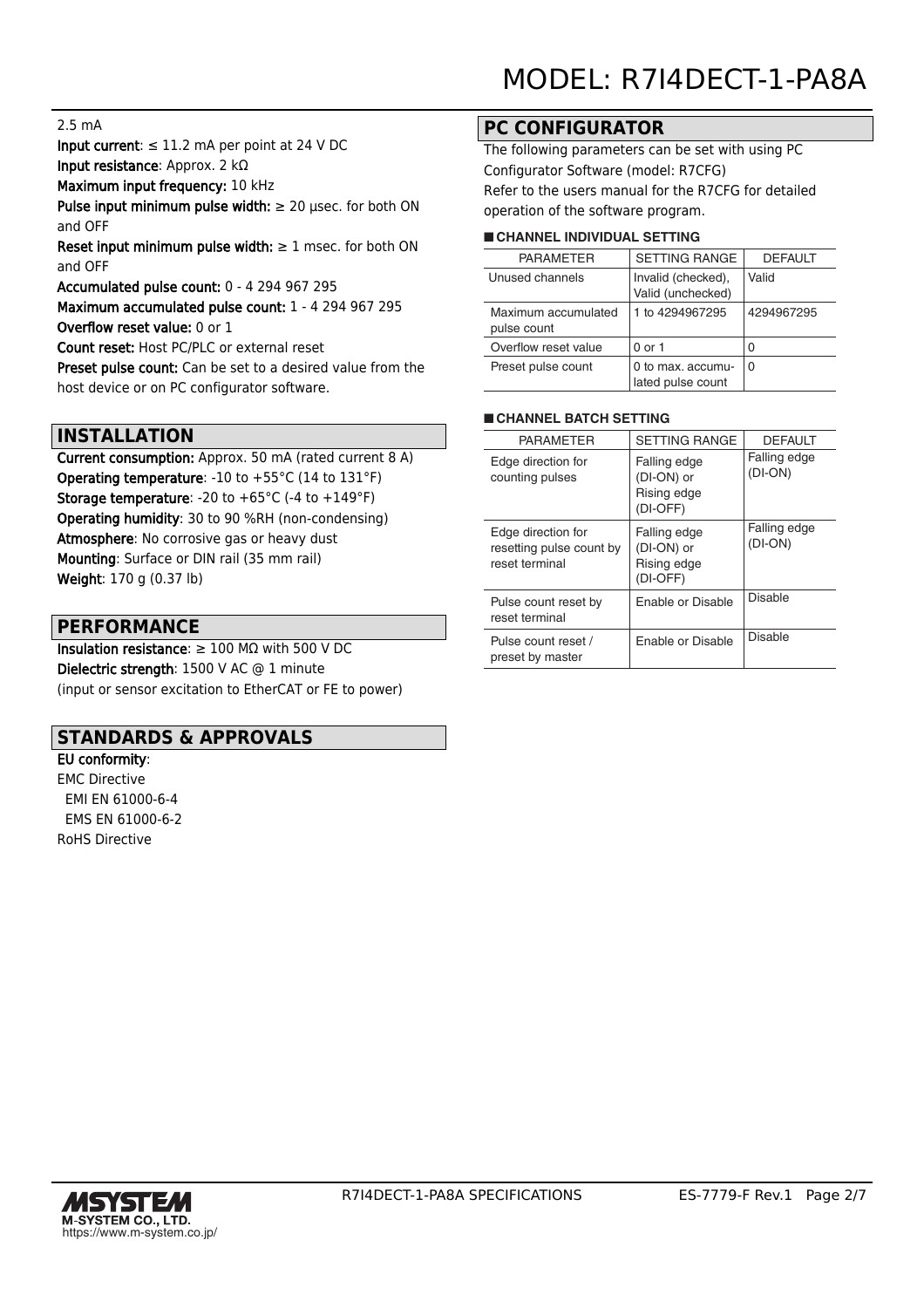



## **TERMINAL ASSIGNMENTS**

### **■ PULSE INPUT TERMINAL**

#### • **e-CON connector**

**Recommended cable connector**: 37104-( )-000FL (3M Company) (The cable connector is not included in the package. Specify wire size instead of ( ); refer to the specifications of the product.)

| P <sub>I0</sub> | <b>PI1</b> | PI <sub>2</sub> | PI3 PI4 | <b>PI5</b> | PI6 | PI7 |  |
|-----------------|------------|-----------------|---------|------------|-----|-----|--|
|                 |            |                 |         |            |     |     |  |

| PIN No.         |   | <b>FUNCTION</b><br>ID |               | PIN No.         |   | ID              | <b>FUNCTION</b> |
|-----------------|---|-----------------------|---------------|-----------------|---|-----------------|-----------------|
| PI <sub>0</sub> | 1 | $+24V$                | 24V DC<br>PI4 |                 | 1 | $+24V$          | <b>24V DC</b>   |
|                 | 2 | NС                    | Unused        |                 | 2 | <b>NC</b>       | Unused          |
|                 | 3 | <b>GND</b>            | 0V            |                 | 3 | <b>GND</b>      | 0V              |
|                 | 4 | PI0                   | Pulse Input 0 |                 | 4 | PI4             | Pulse Input 4   |
| PI1             | 1 | $+24V$                | 24V DC        | <b>PI5</b>      | 1 | $+24V$          | 24V DC          |
|                 | 2 | <b>NC</b>             | Unused        |                 | 2 | <b>NC</b>       | Unused          |
|                 | 3 | <b>GND</b>            | 0V            |                 | 3 | <b>GND</b>      | 0V              |
|                 | 4 | PI1                   | Pulse Input 1 |                 | 4 | PI <sub>5</sub> | Pulse Input 5   |
| PI <sub>2</sub> | 1 | $+24V$                | 24V DC        | <b>PI6</b>      | 1 | $+24V$          | 24V DC          |
|                 | 2 | <b>NC</b>             | Unused        |                 | 2 | <b>NC</b>       | Unused          |
|                 | 3 | <b>GND</b>            | 0V            |                 | 3 | <b>GND</b>      | 0V              |
|                 | 4 | PI2                   | Pulse Input 2 |                 | 4 | PI6             | Pulse Input 6   |
| PI3             | 1 | $+24V$                | 24V DC        | P <sub>17</sub> | 1 | $+24V$          | 24V DC          |
|                 | 2 | <b>NC</b>             | Unused        |                 | 2 | <b>NC</b>       | Unused          |
|                 | 3 | <b>GND</b>            | 0V            |                 | 3 | <b>GND</b>      | 0V              |
|                 | 4 | PI3                   | Pulse Input 3 |                 | 4 | PI7             | Pulse Input 7   |

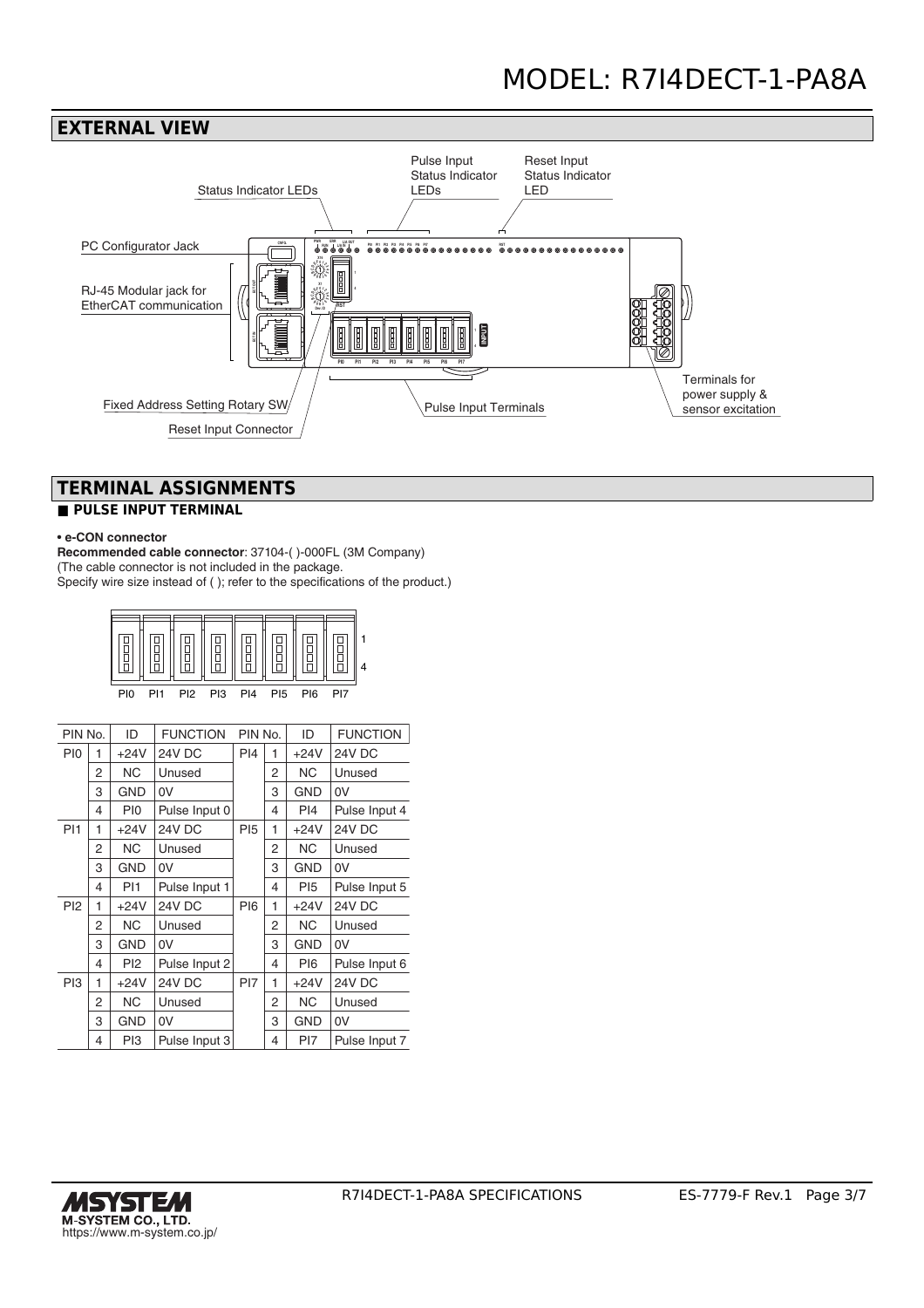#### **■ RESET INPUT TERMINAL**



| PIN NO.    |   | ID         | <b>FUNCTION</b>    |
|------------|---|------------|--------------------|
| <b>RST</b> |   | $+24V$     | <b>24V DC</b>      |
|            | 2 | <b>NC</b>  | Unused             |
|            | 3 | <b>GND</b> | 0V                 |
|            | 4 | RST        | <b>Reset Input</b> |

#### ■ **POWER SUPPLY, SENSOR EXCITATION**

**Cable connector**: TFMC1,5 / 5–STF–3,5

 (Phoenix Contact) (included in the package) Applicable wire size: 0.2 - 1.5 mm<sup>2</sup>; stripped length 10 mm **Recommended solderless terminal** 

- AI0,25−10YE 0.25 mm2 (Phoenix Contact)
- AI0,34−10TQ 0.34 mm2 (Phoenix Contact)
- AI0,5−10WH 0.5 mm2 (Phoenix Contact)
- AI0,75−10GY 0.75 mm2 (Phoenix Contact)
- A1−10 1.0 mm2 (Phoenix Contact) • A1,5−10 1.5 mm2 (Phoenix Contact)



- 1. PWR+ 2. PWR– 3. FE 4. SNSR.EXC+ Sensor excitation Power Supply Power Supply Functional earth
- 5. SNSR.EXC– Sensor excitation

Note: The numbers marked on the connector have no relationship to the pin number of the unit. Wire according to the instruction manual of the unit.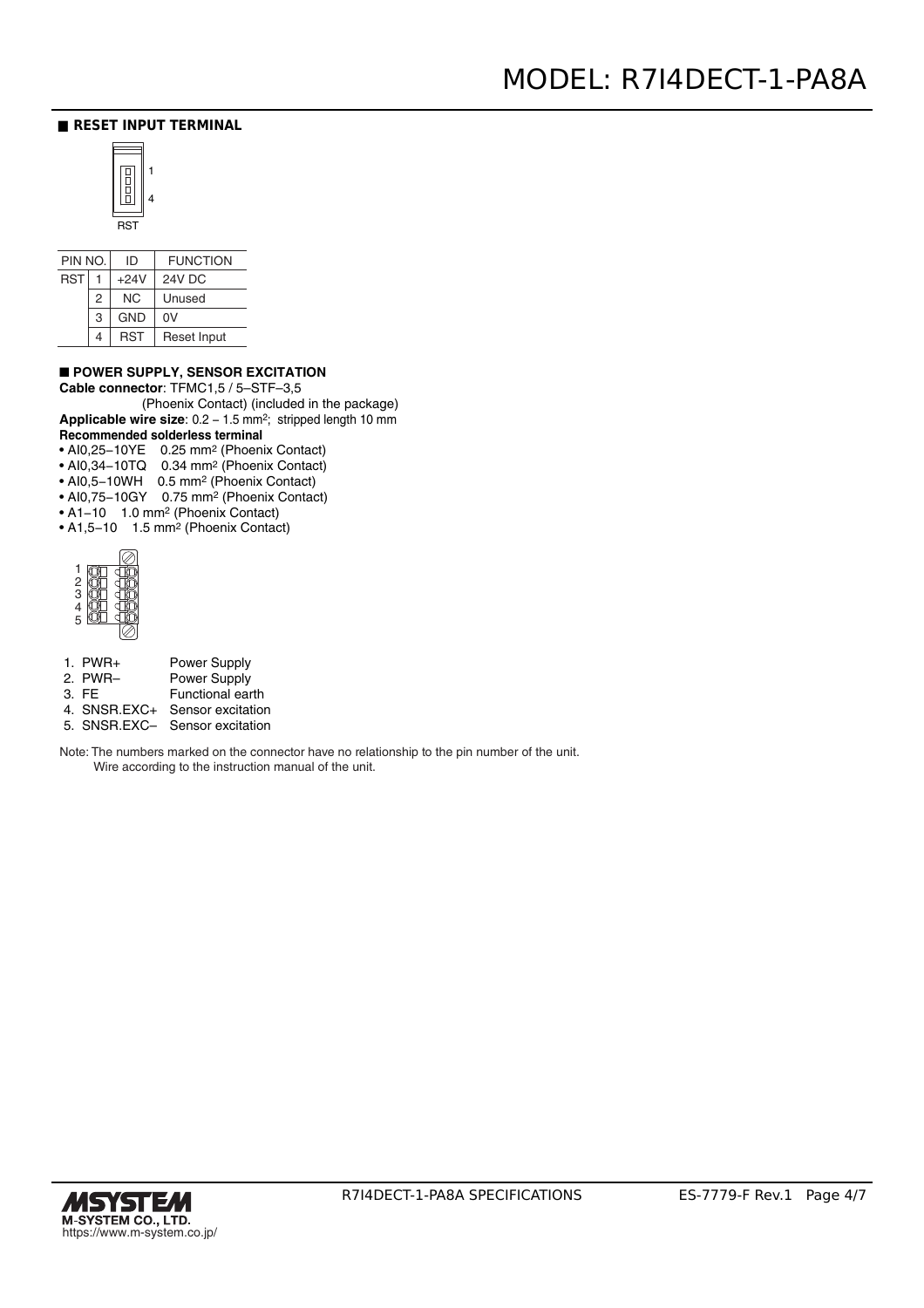### **I/O DATA DESCRIPTIONS**

#### ■ **TOTALIZED PULSE INPUT MODULE**

**• Input Area Objects**

Accumulated pulse count (upper 16 bits) Accumulated pulse count (lower 16 bits)

| 16.15<br>ن ا |  |  |  |  |  |  |  |  |  |  |  |  |  |  |  |  |  |  |  |  |  |  |  |  |  |  |  |  |  |
|--------------|--|--|--|--|--|--|--|--|--|--|--|--|--|--|--|--|--|--|--|--|--|--|--|--|--|--|--|--|--|
|              |  |  |  |  |  |  |  |  |  |  |  |  |  |  |  |  |  |  |  |  |  |  |  |  |  |  |  |  |  |

32-bit binary data

When the channel is invalid, the pulse count is fixed to 0.

#### **• Output Area Objects**



#### ■ **PULSE COUNT RESET**

In n+0 word of the output data from host PC/PLC, the bits to reset the totalized values of the respective channels are allocated. By changing the bits from 0 to 1, the totalized values of the respective channels are reset. Confirm that the totalized values are reset, and return the bits to 0. Note that the next reset will not work if the reset bits remain at 1.

#### ■ **PULSE COUNT PRESET**

Write the desired preset values in n+2 word and n+3 word of the output data from host PC/PLC. The bits to preset the totalized values of the respective channels are allocated in n+1 word. By changing the bits from 0 to 1, the preset values are reflected to the totalized values of the respective channels. Confirm that the totalized values are preset, and return the bits to 0. Note that the next preset will not work if the preset bits remain at 1.

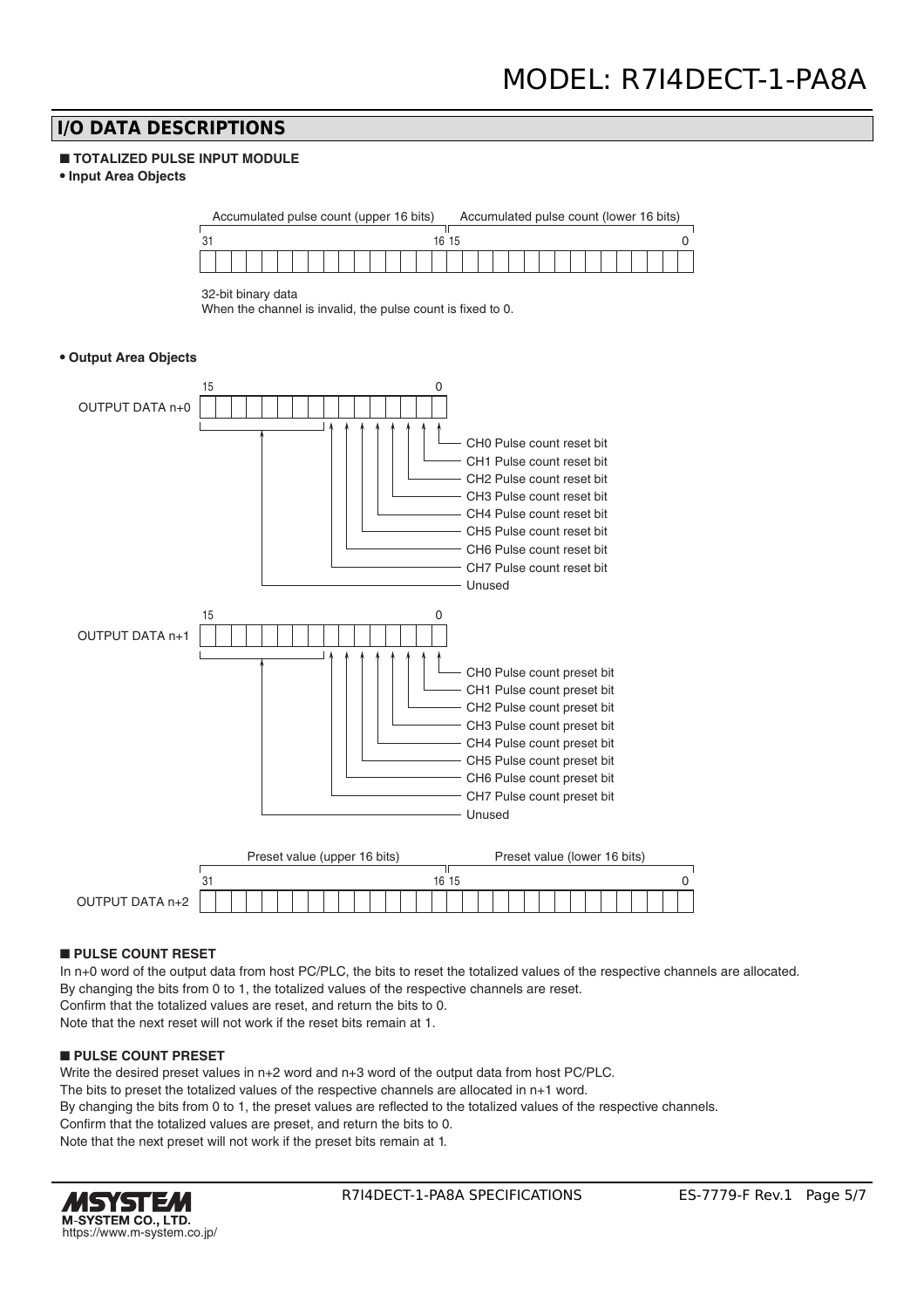## **EXTERNAL DIMENSIONS unit: mm [inch]**



## **MOUNTING REQUIREMENTS unit: mm [inch]**